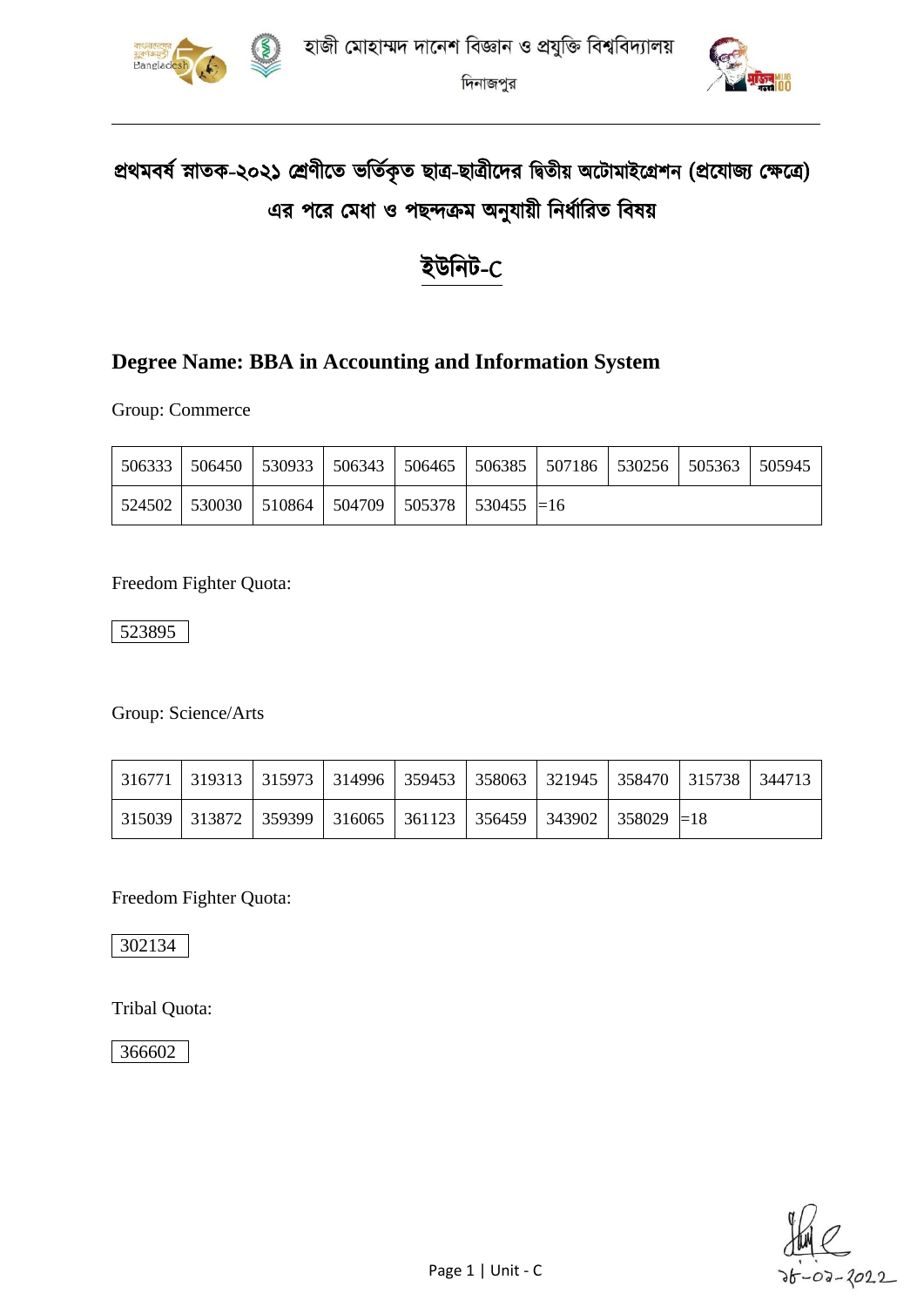



### **Degree Name: Degree Name: BBA in Management**

Group: Commerce

 $506379$  505209 529745 506231 = 04

Freedom Fighter Quota:

518837

Tribal Quota:

510931

Group: Science/Arts

|  |  |                                                                       | 341426   315554   359711   316739   316807   359252   310544   314607   358120   355039 |  |
|--|--|-----------------------------------------------------------------------|-----------------------------------------------------------------------------------------|--|
|  |  | $358725$   316167   358085   330687   361495   313943   317202   = 17 |                                                                                         |  |

Freedom Fighter Quota:

327310

#### **Degree Name: Degree Name: BBA in Marketing**

Group: Commerce

| 506445 | $\vert$ 510534 $\vert$ = 02 |  |
|--------|-----------------------------|--|
|--------|-----------------------------|--|

Freedom Fighter Quota:

518564

Tribal Quota:

511448

Group: Science/Arts

|  | 325828   360723   314816   313534   311475   320194   317614   317497   315265   317687 |  |  |  |  |
|--|-----------------------------------------------------------------------------------------|--|--|--|--|
|  | 358393   313439   358588   313340   358952   328992   319397   317143   =18             |  |  |  |  |

.<br>07-2022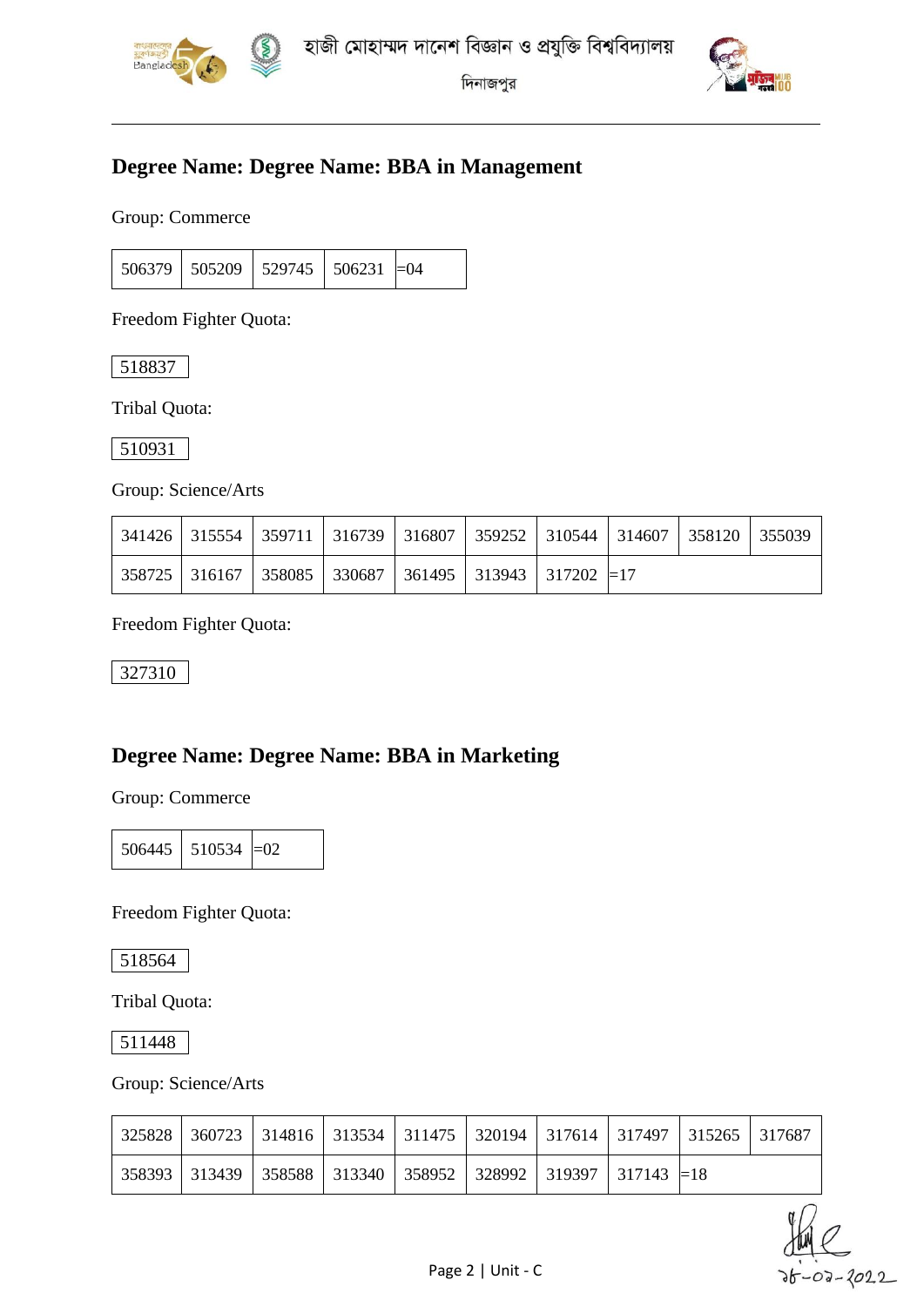



### **Degree Name: Degree Name: BBA in Finance**

#### Group: Commerce

|                      | 505233   505969   506365   525328   530321   510126   511268   530818   505645   510019 |  |  |  |  |
|----------------------|-----------------------------------------------------------------------------------------|--|--|--|--|
| $ 517877 529287 =12$ |                                                                                         |  |  |  |  |

#### Freedom Fighter Quota:

529537

#### Group: Science/Arts

|  | 316401   315376   315801   325857   316990   357663   316806   358701   313447   315510 |  |  |  |  |
|--|-----------------------------------------------------------------------------------------|--|--|--|--|
|  | $\mid$ 359806   316074   319494   316634   317891   314249   313381   313803 $\mid$ =18 |  |  |  |  |

Freedom Fighter Quota:

357942

Tribal Quota:

317363